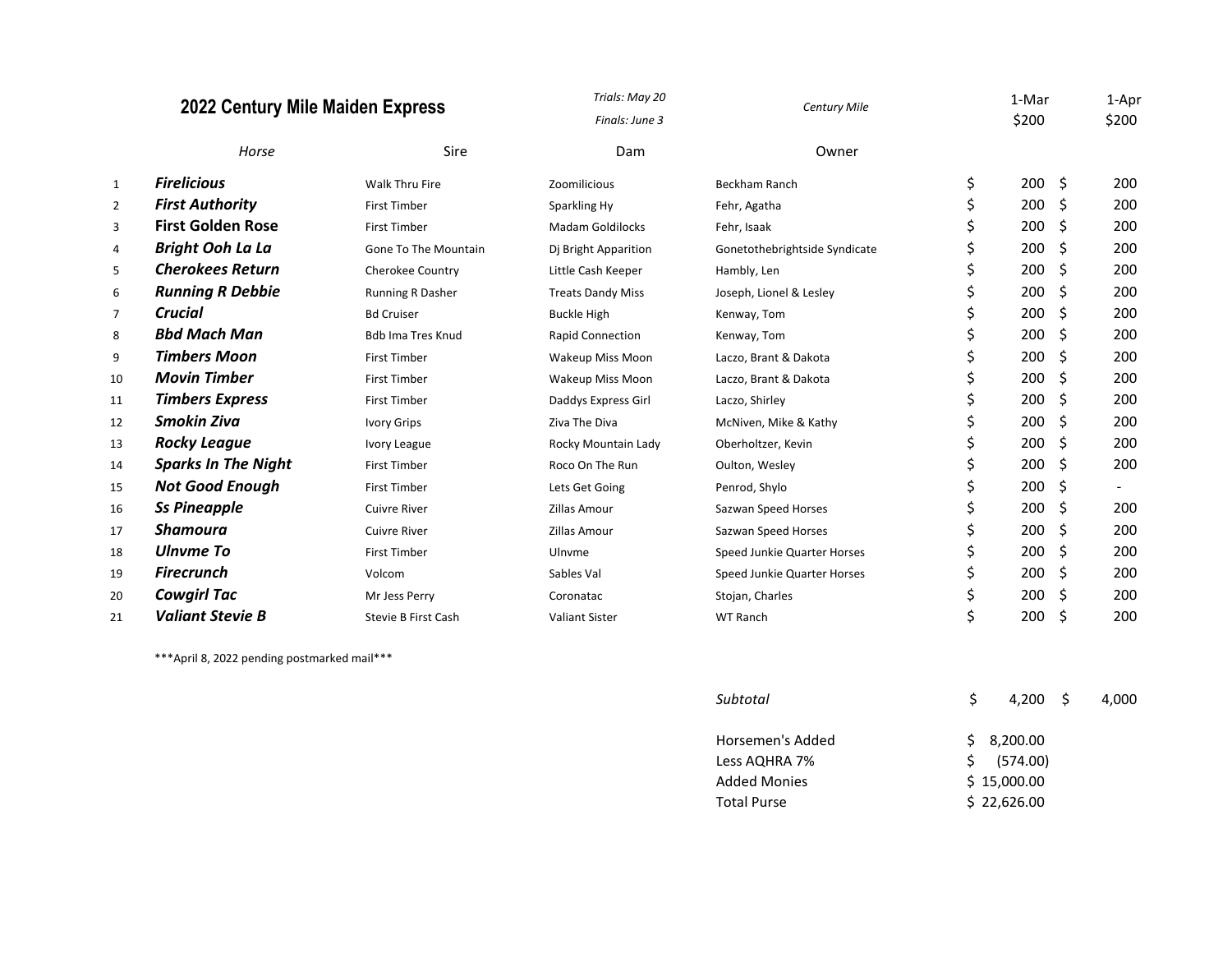# *Century Mile* **2022 Alberta Stallion Stakes Futurity**

*Trials: June 18*

|                | CLILL FILL |       |       |
|----------------|------------|-------|-------|
| Finals: July 2 |            | 1-Mar | 3-May |

|                |                             |                      |                              |                                                 | $300 \div$ | 300                      |
|----------------|-----------------------------|----------------------|------------------------------|-------------------------------------------------|------------|--------------------------|
|                | Horse                       | Sire                 | Dam                          | Owner                                           |            |                          |
| $\mathbf{1}$   | <b>Big Boss</b>             | Jd Wagon Boss        | <b>Big Miss Steak</b>        | Beckstead, Joe and Tracey                       | \$300      | $\overline{\phantom{a}}$ |
| $\overline{2}$ | <b>Decider Cartel Queen</b> | Decider              | <b>Teller Reba</b>           | Cusitar, James                                  | \$300      | \$300                    |
| 3              | <b>First Choice Timber</b>  | First Timber         | Sparkling Hy                 | Fehr, Isaak                                     | \$300      | \$300                    |
| 4              | <b>Northfork Boss</b>       | Jd Wagon Boss        | Northfork Babe               | Gehring, Del & Stockwell, Buckey & Wills, Glenn | \$300      | \$300                    |
| 5              | <b>Inseperable Cowgirl</b>  | Cowboy 109           | My Serious Time              | Kenway, Tom                                     | \$300      | \$300                    |
| 6              | Tulsa Timber                | <b>First Timber</b>  | Mars Move                    | Laczo, Tony & Carrie                            | \$300      | \$300                    |
| 7              | <b>Obsessedwithdiamonds</b> | Obsessed With Corona | Erica Rae                    | Leech, Jane                                     | \$300      | \$300                    |
| 8              | Casino Shark                | Obsessed With Corona | Snake Eyed Gal               | McClure, Len                                    | \$300      | ٠                        |
| 9              | <b>First Olaf</b>           | First Timber         | Snowbound Star Lady          | Rath, Jeffrey                                   | \$300      | \$300                    |
| 10             | O Seevalater                | <b>First Timber</b>  | Howdoyado                    | Rath, Jeffrey                                   | \$300      | \$300                    |
| 11             | Zillas Dusty                | Zillas Spin Doctor   | <b>Marrissas Marshmellow</b> | Sazwan Speedhorses                              | \$300      | \$300                    |
| 12             | <b>Sizzling Wagon</b>       | Jd Wagon Boss        | Northfork Sizzle             | Wills, Glenn                                    | \$300      | \$300                    |
| 13             | <b>Righteous Boss</b>       | Jd Wagon Boss        | Righteous Chic               | WT Ranch                                        | \$300      | \$300                    |
| 14             | <b>Hott Corona</b>          | Obsessed With Corona | Im Hott Ur Nott              | Zukowski, Dale                                  | \$300      | $\overline{\phantom{a}}$ |
| 15             | <b>Cr Bound For Glory</b>   | Zillas Spin Doctor   | Cr Longmayurun               | Gauthier, Roger                                 | \$900      | \$300                    |

\*\*\*May 13, 2022 pending postmarked mail\*\*\*

\$5,100 \$3,600

| Horsemen's Total Added | s  | 8,700.00    |  |  |
|------------------------|----|-------------|--|--|
| Less AQHRA 7%          | S. | (609.00)    |  |  |
| <b>Added Monies</b>    | ς  | 45.000.00   |  |  |
|                        |    |             |  |  |
| <b>Total Purse</b>     |    | \$53,091.00 |  |  |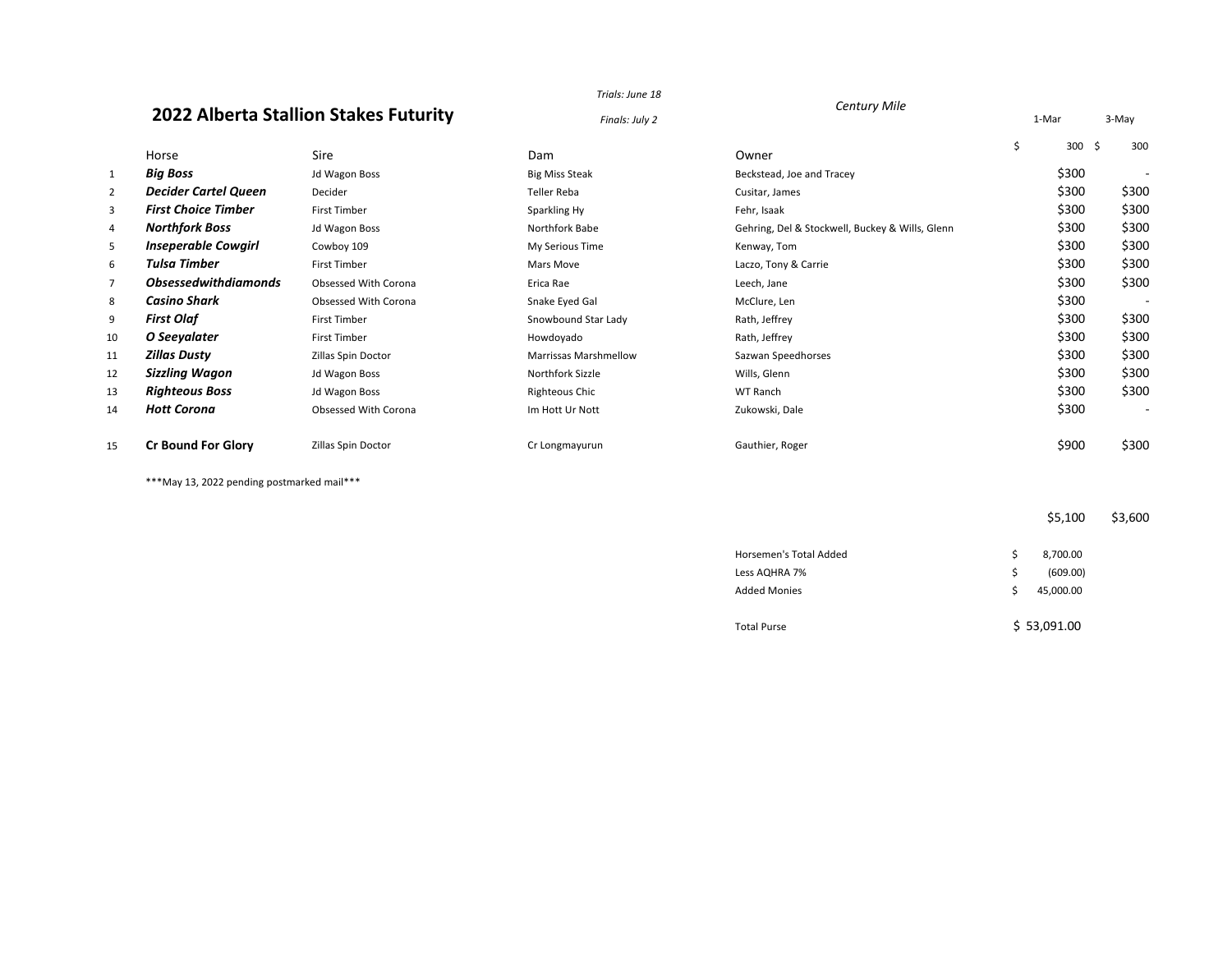# **2022 Alberta Stallion Stakes Derby**

| <b>2022 Alberta Stallion Stakes Derby</b> |                          | Trials: June 17<br>Finals: July 1 | <b>Century Mile</b>     | 1-Mar                     |                   | 2-May |     |
|-------------------------------------------|--------------------------|-----------------------------------|-------------------------|---------------------------|-------------------|-------|-----|
|                                           | Horse                    | Sire                              | <b>Dam</b>              | Owner                     | \$<br>$250 \pm 5$ |       | 250 |
| 1                                         | <b>First Authority</b>   | First Timber                      | Sparkling Hy            | Fehr, Agatha              | \$<br>250         | S     | 250 |
| $\overline{2}$                            | <b>First Golden Rose</b> | First Timber                      | Madam Goldilocks        | Fehr, Isaak               | \$<br>250         | -S    | 250 |
| 3                                         | <b>Timbers Moon</b>      | First Timber                      | Wakeup Miss Moon        | Laczo, Brant & Dakota     | \$<br>250         | -S    | 250 |
| 4                                         | Destello De Luna         | Lethal N First                    | A Mere Toast            | Leech Jane & Moreno Haley | \$<br>250         | -S    | 250 |
| 5                                         | Smokin Ziva              | Ivory Grips                       | Ziva The Diva           | McNiven, Mike & Kathy     | \$<br>250         | -S    | 250 |
| 6                                         | <b>Rocky League</b>      | Ivory League                      | Rocky Mountain Lady     | Oberholtzer, Kevin        | 250               | -Ŝ    | 250 |
| $\overline{7}$                            | O First Sweetheart       | First Timber                      | Eyesa Perry             | Rath, Jeffrey             | \$<br>250         | -S    | 250 |
| 8                                         | <b>Obsessed Bug</b>      | Obsessed With Corona              | Paulina Bug             | Reay, Travis              | \$<br>250         | -S    | 250 |
| 9                                         | <b>Bearcat Bill</b>      | First Timber                      | Splashy Mamacita        | Sather, Barry & Janice    | \$<br>250         | - Ś   | 250 |
| 10                                        | <b>Our Storm Chaser</b>  | First Timber                      | <b>Enjoy The Corona</b> | Sather, Barry & Janice    | \$<br>250         | - S   | 250 |
| 11                                        | <b>Ss Pineapple</b>      | Cuivre River                      | Zillas Amour            | Sazwan Speed Horses       | 250               |       | 250 |

*Trials: June 17*

\*\*\*May 9, 2022 pending postmarked mail\*\*\*

\$ 2,750 \$ 2,750

| Horsemen's Total Added |    | 5,500    |
|------------------------|----|----------|
| Less AQHRA 7%          | S. | (385)    |
| <b>Added Monies</b>    |    | \$25,000 |
|                        |    |          |
| <b>Total Purse</b>     |    | \$30,115 |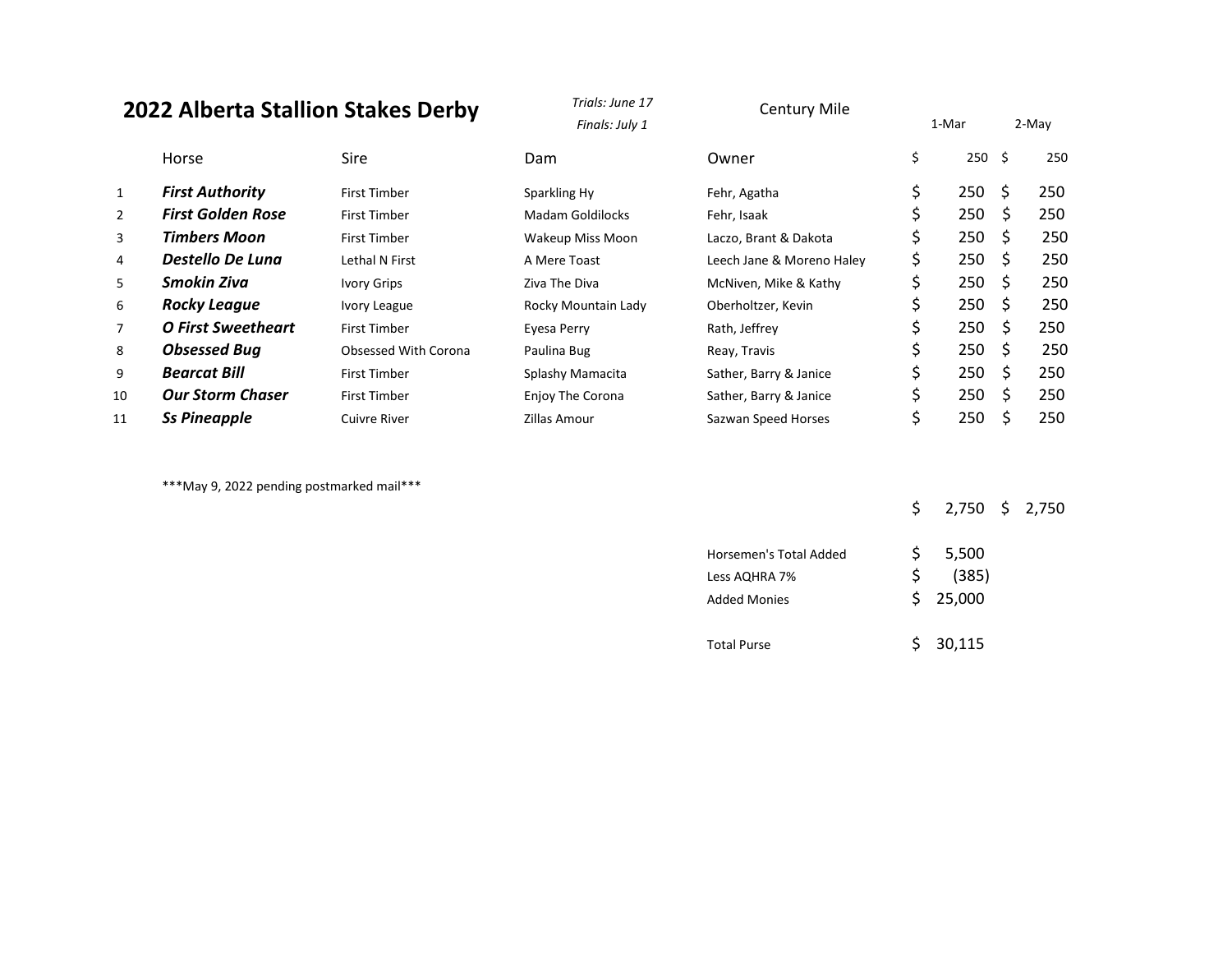## **2022 Sale Stakes Futurity**

|                |                             | Finals: Nov 4       |                        |                                                 |       |       |
|----------------|-----------------------------|---------------------|------------------------|-------------------------------------------------|-------|-------|
|                | Horse                       | Sire                | Dam                    | Owner                                           | \$200 | \$200 |
| 1              | <b>Big Boss</b>             | Jd Wagon Boss       | <b>Big Miss Steak</b>  | Beckstead, Joe & Tracey                         | \$200 |       |
| $\overline{2}$ | <b>Decider Cartel Queen</b> | Decider             | Teller Reba            | Cusitar, James                                  | \$200 |       |
| 3              | Jamez Bond                  | Ivory James         | Chick Gone Wild        | Danard, Ralph                                   | \$200 |       |
| 4              | <b>Northfork Boss</b>       | Jd Wagon Boss       | Northfork Babe         | Gehring, Del & Stockwell, Buckey & Wills, Glenn | \$200 |       |
| 5              | Kryptanyte                  | Fly Thru The Fire   | Ms Telsa Jess          | Kenway, Tom & Nielson, Garry                    | \$200 |       |
| 6              | Tulsa Timber                | <b>First Timber</b> | Mars Move              | Laczo, Tony & Carrie                            | \$200 |       |
| 7              | Jetsup                      | Kiddy Up            | Jetsetter              | Oulton, Wesley                                  | \$200 |       |
| 8              | Eyemadashin                 | Dashin Bye All      | Red Eyed Jess          | Pick, Tom                                       | \$200 |       |
| 9              | <b>First Olaf</b>           | <b>First Timber</b> | Snowbound Star Lady    | Rath, Jeff                                      | \$200 |       |
| 10             | O Seeyalater                | <b>First Timber</b> | Howdoyado              | Rath, Jeff                                      | \$200 |       |
| 11             | Appreciate                  | Ivory James         | Enjoy The Corona       | Sather, Barry & Janice                          | \$200 |       |
| 12             | <b>Fdd Fast Man</b>         | Big Lew             | <b>Wiknins Dynasty</b> | Stojan, Jerry                                   | \$200 |       |
| 13             | <b>Righteous Boss</b>       | Jd Wagon Boss       | Righteous Chic         | WT Ranch                                        | \$200 |       |

\*\*\*June 13, 2022 pending postmarked mail\*\*\*

\$2,600 \$0

| Horsemen's Total Added | s  | 2,600  |
|------------------------|----|--------|
| Less AQHRA 7%          | Ś  | (182)  |
| <b>Added Monies</b>    | Ś  | 15,000 |
| <b>Total Purse</b>     | S. | 17,418 |

Trials: Oct 21 1-Jun 1-Sep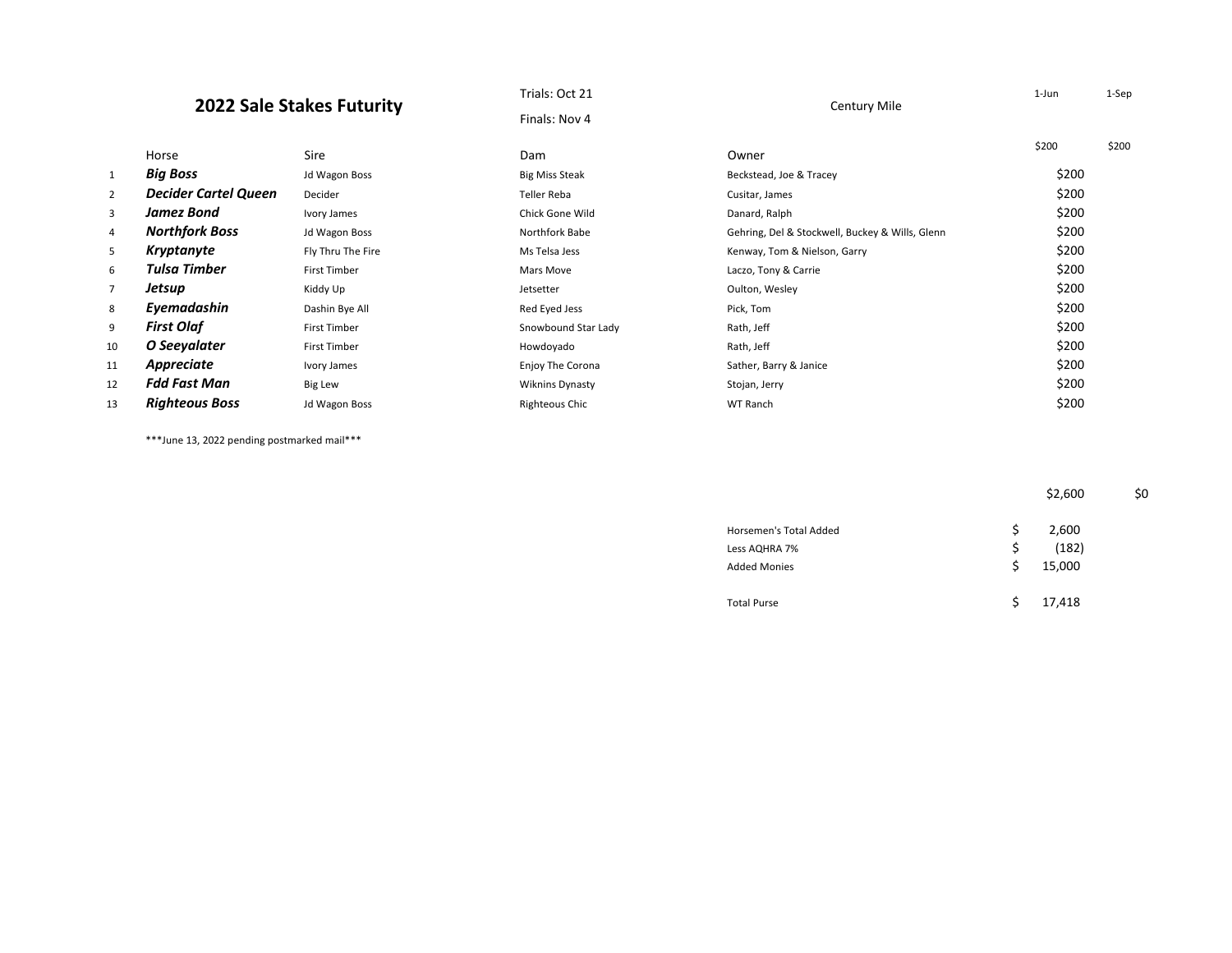|    | 2022 Alberta Bred Futurity                |                             | Trials: August 26<br>Finals: Sept 10 | <b>Century Mile</b>                             |          |       | 1-Aug<br>\$350 |
|----|-------------------------------------------|-----------------------------|--------------------------------------|-------------------------------------------------|----------|-------|----------------|
|    | Horse                                     | Sire                        | Dam                                  | Owner                                           |          |       |                |
| 1  | <b>Big Boss</b>                           | Jd Wagon Boss               | <b>Big Miss Steak</b>                | Beckstead, Joe and Tracey                       | \$       | 350   |                |
| 2  | <b>Hez My Magic Man</b>                   | Miracle Recovery            | She My Candy Girl                    | Blais, Nicole                                   | \$       | 350   |                |
| 3  | <b>Shes Just Rippin</b>                   | Balmont 01 (TB)             | Zomins Not An Issue                  | Bryne, Dan                                      | \$       | 350   |                |
| 4  | <b>Decider Cartel Queen</b>               | Decider                     | <b>Teller Reba</b>                   | Cusitar, James                                  | \$       | 350   |                |
| 5  | <b>Jamez Bond</b>                         | Ivory James                 | Chick Gone Wild                      | Danard, Ralph                                   | \$       | 350   |                |
| 6  | <b>First Choice Timber</b>                | <b>First Timber</b>         | Sparkling Hy                         | Fehr, Isaak                                     | \$       | 350   |                |
| 7  | <b>Heza Majestic Hero</b>                 | <b>Majestic Cartel</b>      | Weedsinmyroses                       | Fehr, Isaak                                     | \$       | 350   |                |
| 8  | <b>Cr Bound For Glory</b>                 | Zillas Spin Doctor          | Cr Longmayurun                       | Gauthier, Roger                                 | \$       | 350   |                |
| 9  | <b>Northfork Boss</b>                     | Jd Wagon Boss               | Northfork Babe                       | Gehring, Del & Stockwell, Buckey & Wills, Glenn | \$       | 350   |                |
| 10 | <b>Bright Wicked Wahini</b>               | <b>Gone To The Mountain</b> | Dj Bright Apparition                 | Gonetothebrightside Syndicate                   | \$       | 350   |                |
| 11 | <b>Inseperable Cowgirl</b>                | Cowboy 109                  | My Serious Time                      | Kenway, Tom                                     | \$       | 350   |                |
| 12 | <b>Jiffy Cruise</b>                       | <b>Bd Cruiser</b>           | Jiffy Jlo                            | Kenway, Tom                                     | \$       | 350   |                |
| 13 | <b>Tulsa Timber</b>                       | <b>First Timber</b>         | Mars Move                            | Laczo, Tony & Carrie                            | \$       | 350   |                |
| 14 | <b>Obsessedwithdiamonds</b>               | Obsessed With Corona        | Erica Rae                            | Leech, Jane                                     | \$       | 350   |                |
| 15 | <b>Casino Shark</b>                       | Obsessed With Corona        | Snake Eyed Gal                       | McClure, Len                                    | \$       | 350   |                |
| 16 | <b>Springeleer</b>                        | Duponte                     | First Sassy Timber                   | Oulton, Wesley                                  | \$       | 350   |                |
| 17 | Eyemadashin                               | Dashin By All               | Red Eye Jess                         | Pick, Thomas                                    | \$       | 350   |                |
| 18 | Appreciate                                | Ivory James                 | Enjoy The Corona                     | Sather, Barry & Janice                          | \$       | 350   |                |
| 19 | <b>Zillas Dusty</b>                       | Zillas Spin Doctor          | <b>Marrias Marshmellow</b>           | Sazwan Speedhorses                              | \$       | 350   |                |
| 20 | <b>Fdd Fast Man</b>                       | <b>Big Lew</b>              | <b>Winkin Dynasty</b>                | Stojan, Charles                                 | \$       | 350   |                |
| 21 | <b>Western Burner</b>                     | Western Moonshine           | <b>Bita Crystal Rey</b>              | Whitelock, Cliff                                | \$       | 350   |                |
| 22 | <b>Sizzling Wagon</b>                     | Jd Wagon Boss               | Northfork Sizzle                     | Wills, Glenn                                    | \$       | 350   |                |
| 23 | <b>Righteous Boss</b>                     | Jd Wagon Boss               | Righteous Chic                       | <b>WT Ranch</b>                                 | \$       | 350   |                |
| 24 | <b>Hott Corona</b>                        | Obsessed With Corona        | Im Hott Ur Nott                      | Zukowski, Dale                                  | \$       | 350   |                |
|    |                                           |                             |                                      | Subtotal                                        | Ś.       | 8,400 |                |
|    | *** April 8, 2022 pending postmarked mail |                             | Horsemen's Added                     | \$                                              | 8,400.00 |       |                |

| Horsemen's Added   | 8.400.00  |
|--------------------|-----------|
| Less AQHRA 7%      | (588.00)  |
| BIP Added          | 50.000.00 |
| <b>Total Purse</b> | 57.812.00 |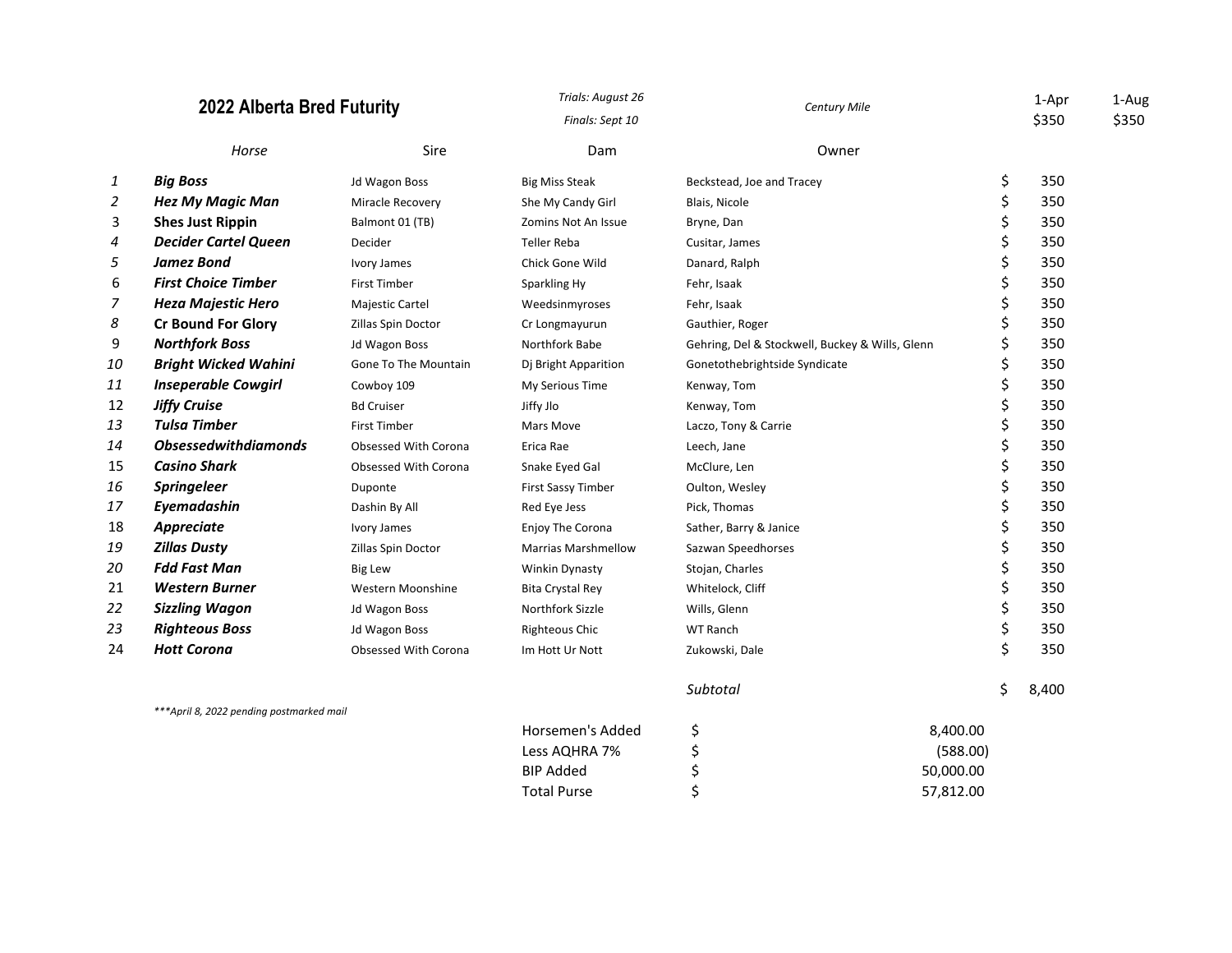| 2022 Alberta Bred Derby |                | Trials: Aug 26<br>Century Mile<br>Finals: Sept 10 |                      | APR 1st                       |                             | AUG 1st  |                |       |
|-------------------------|----------------|---------------------------------------------------|----------------------|-------------------------------|-----------------------------|----------|----------------|-------|
| Foaled                  |                | Horse                                             | <b>Sire</b>          | Dam                           | Owner, Last                 |          | \$300          | \$300 |
| ABS                     | $\mathbf{1}$   | O Tuxedo                                          | <b>First Timber</b>  | <b>Burners Beauty</b>         | Crow Chief, Preston         |          | \$<br>300      |       |
| ABS                     | $\overline{2}$ | <b>First Authority</b>                            | <b>First Timber</b>  | Sparkling Hy                  | Fehr, Agatha                |          | \$<br>300      |       |
| ABS                     | 3              | <b>Timbers Moon</b>                               | <b>First Timber</b>  | Wakeup Miss Moon              | Laczo, Brant & Dakota       |          | \$<br>300      |       |
| ABS                     | 4              | Destello De Luna                                  | Lethal N First       | A Mere Toast                  | Leech, Jane & Moreno, Haley |          | \$<br>300      |       |
| ABF                     | 5              | Top Shelf 109                                     | Special Fly Bye      | See Me Do It Too              | McCutcheon, Robert          |          | \$<br>300      |       |
| ABS                     | 6              | <b>Smokin Ziva</b>                                | Ivory Grips          | Ziva The Diva                 | McNiven, Mike & Kathy       |          | \$<br>300      |       |
| ABS                     | 7              | <b>Rocky League</b>                               | Ivory League         | Rocky Mountain Lady           | Oberholtzer, Kevin          |          | \$<br>300      |       |
| ABS                     | 8              | <b>O First Sweetheart</b>                         | <b>First Timber</b>  | Eyesa Perry                   | Rath, Jeffrey               |          | \$<br>300      |       |
| ABF                     | 9              | <b>Wave Burner</b>                                | <b>Wave Carver</b>   | <b>First Prize Sass</b>       | Rath, Jeffrey               |          | 300            |       |
| ABS                     | 10             | <b>Obsessed Bug</b>                               | Obsessed With Corona | Paulina Bug                   | Reay, Travis                |          | \$<br>300      |       |
| ABS                     | 11             | <b>Bearcat Bill</b>                               | <b>First Timber</b>  | Splashy Mamacita              | Sather, Barry & Janice      |          | \$<br>300      |       |
| ABS                     | 12             | <b>Our Storm Chaser</b>                           | <b>First Timber</b>  | Enjoy The Corona              | Sather, Barry & Janice      |          | \$<br>300      |       |
| ABS                     | 13             | <b>Ss Pineapple</b>                               | <b>Cuivre River</b>  | Zillas Amour                  | Sazwan Speed Horses         |          | \$<br>300      |       |
| ABF                     | 14             | <b>Firecrunch</b>                                 | Volcom               | Sables Val                    | Speed Junkie Quarter Horses |          | \$<br>300      |       |
| ABF                     | 15             | <b>Bringontherush</b>                             | <b>Wave Carver</b>   | SIs Dashin Corona             | Zukowski, Dale              |          | \$<br>300      |       |
|                         |                | ***April 8, 2022 pending postmarked mail          |                      |                               |                             |          | \$<br>4,500 \$ |       |
|                         |                |                                                   |                      | <b>Horsemen's Total Added</b> | Ś                           | 4.500.00 |                |       |

| Horsemen's Total Added | 4,500.00  |
|------------------------|-----------|
| Less AQHRA 7%          | (315.00)  |
| <b>Added Monies</b>    | \$30,000  |
| <b>Total Purse</b>     | 34,185.00 |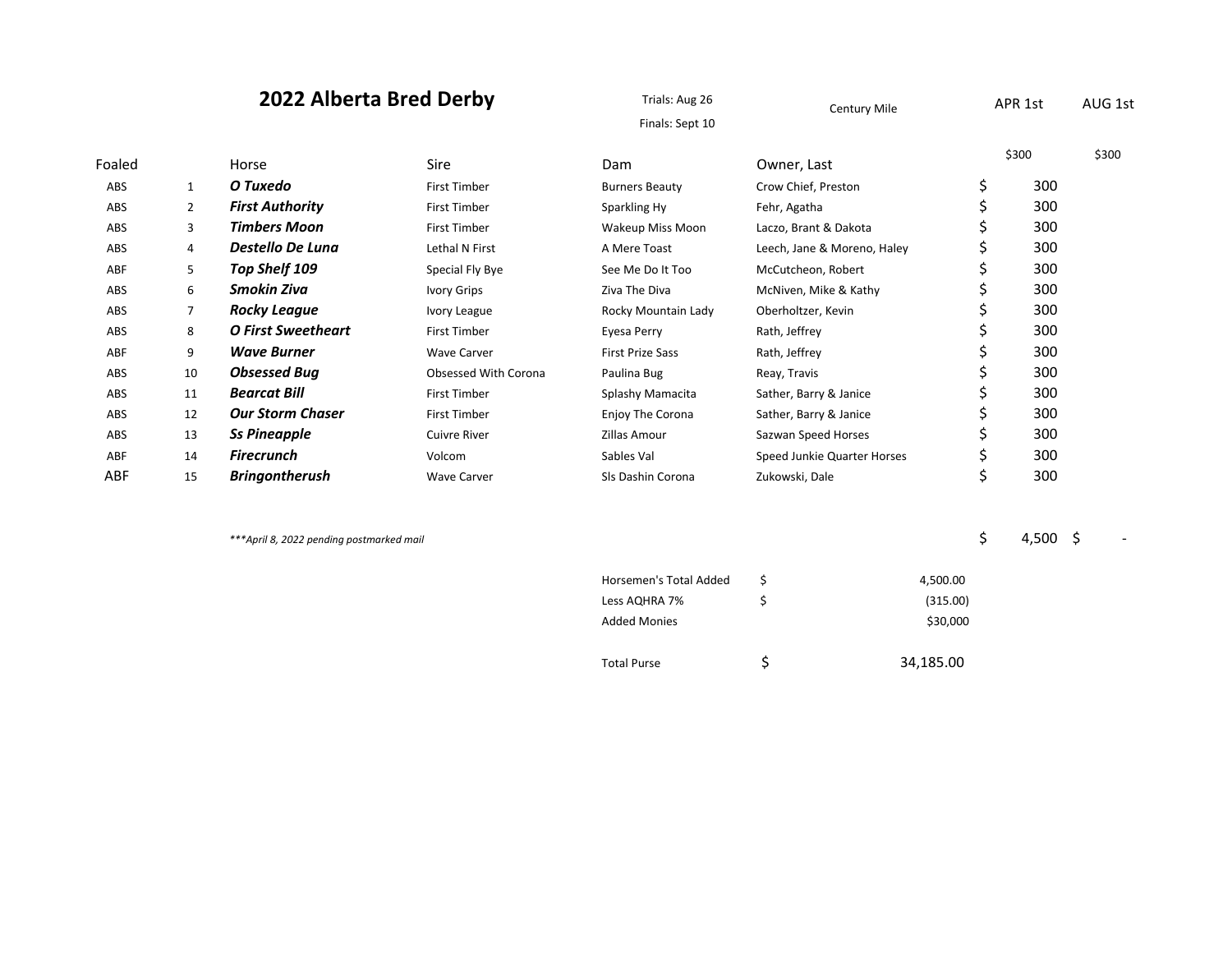#### **2022 Canada QH Cup (RG3) Futurity**

|        | 2022 Canada QH Cup (RG3) Futurity |                             |                        | Track: Century Mile<br>Finals: Oct 8 |                                                 | \$200-sale horse \$200-sale horse |                |       |                          |     | \$300-sale<br>horse      | \$300-sale<br>horse |
|--------|-----------------------------------|-----------------------------|------------------------|--------------------------------------|-------------------------------------------------|-----------------------------------|----------------|-------|--------------------------|-----|--------------------------|---------------------|
|        |                                   |                             |                        |                                      |                                                 |                                   | \$500-non-sale |       | \$500-non-sale           |     | \$500-non-sale           | \$500-non-          |
| Foaled |                                   | Horse                       | Sire                   | Dam                                  | Owner                                           |                                   | horse          | horse |                          |     | horse                    | sale horse          |
| ABS    | 1                                 | <b>Big Boss</b>             | Jd Wagon Boss          | <b>Big Miss Steak</b>                | Beckstead, Joe and Tracey                       | Ś                                 | 200            | \$    | 200                      | Ŝ.  | 300                      |                     |
| OK     | 2                                 | <b>Nashville Starr</b>      | Separate Interest      | Grade One Winner                     | Cross Child, Calvin                             |                                   | 500            | Ŝ     | 500                      | -\$ | 500                      |                     |
| ABS    | 3                                 | <b>Decider Cartel Queen</b> | Decider                | <b>Teller Reba</b>                   | Cusitar, James                                  |                                   | 200            | Ŝ     | 200                      | S   | 300                      |                     |
| ABF    | 4                                 | Jamez Bond                  | Ivory James            | Chick Gone Wild                      | Danard, Ralph                                   |                                   | 200            | Ŝ     | 200                      | S   | 300                      |                     |
| ABS    | 5                                 | <b>Northfork Boss</b>       | Jd Wagon Boss          | Northfork Babe                       | Gehring, Del & Stockwell, Buckey & Wills, Glenn |                                   | 200            | S     | 200                      |     | 300                      |                     |
| ABS    | 6                                 | <b>Lenas Last Obsession</b> | Obsessed With Corona   | All Lena                             | Iron Shirt, Bruce                               |                                   | 200            | \$.   | $\overline{\phantom{0}}$ | Ś   | $\overline{\phantom{a}}$ |                     |
| LA     | 7                                 | Kryptanyte                  | Fly Thru The Fire      | Ms Telsa Jess                        | Kenway, Tom & Nielson, Garry                    |                                   | 200            | Ŝ     | 200                      |     | 300                      |                     |
| ABS    | 8                                 | <b>Tulsa Timber</b>         | <b>First Timber</b>    | Mars Move                            | Laczo, Tony & Carrie                            |                                   | 200            | Ŝ     | 200                      | S   | 300                      |                     |
| CA     | 9                                 | Jetsup                      | Kiddy Up               | Jetsetter                            | Oulton, Wesley                                  |                                   | 200            | S     | 200                      | .S  | 300                      |                     |
| ABF    | 10                                | <b>Springeleer</b>          | Duponte                | First Sassy Timber                   | Oulton, Wesley                                  |                                   | 500            | S     | 500                      |     | 500                      |                     |
| TX     | 11                                | Aquatica                    | Moonin The Eagle       | Contingen Sea                        | Pascoe, Jason                                   |                                   | 500            | Ŝ     | 500                      | S   | 500                      |                     |
| OK     | 12                                | Designer Jay                | Ivory James            | Bac By Design                        | Pascoe, Jason                                   |                                   | 500            | S     | 500                      | S   | 500                      |                     |
| ABF    | 13                                | Eyemadashin                 | Dashin Bye All         | Red Eye Jess                         | Pick, Thomas                                    |                                   | 200            | S     | 200                      | .S  | 300                      |                     |
| ABS    | 14                                | <b>First Olaf</b>           | <b>First Timber</b>    | Snowbound Star Lady                  | Rath, Jeffrey                                   |                                   | 200            | S     | 200                      |     | 300                      |                     |
| OK     | 15                                | O Seeyalater                | <b>First Timber</b>    | Howdoyado                            | Rath, Jeffrey                                   |                                   | 200            | Ŝ     | 200                      |     | 300                      |                     |
| ABF    | 16                                | Appreciate                  | Ivory James            | Enjoy The Corona                     | Sather, Barry & Janice                          |                                   | 200            | S     | 200                      | S   | 300                      |                     |
| CA     | 17                                | <b>Noble Rearing</b>        | <b>Favorite Cartel</b> | Sweet TR                             | Stojan, Jerry                                   |                                   | 500            | S     | 500                      | S   | 500                      |                     |
| CA     | 18                                | <b>Professor Gee</b>        | Fly Thru The Fire      | Bemused                              | Stojan, Jerry                                   |                                   | 500            | S     | 500                      | S   | 500                      |                     |
| OK     | 19                                | <b>Free Trader</b>          | Jess Good Candy        | Free Bird Fly (TB)                   | Watterson, Autsin                               |                                   | 500            | \$.   | $\overline{\phantom{0}}$ | Ś   | $\overline{\phantom{a}}$ |                     |
| ABS    | 20                                | <b>Righteous Boss</b>       | <b>Jd Wagon Boss</b>   | <b>Righteous Chic</b>                | WT Ranch                                        |                                   | 200            | S     | 200                      |     | 300                      |                     |
| ABS    | 21                                | <b>Hott Corona</b>          | Obsessed With Corona   | Im Hott Ur Nott                      | Zukowski, Dale                                  |                                   | 200            | S     | 200                      | S   | 300                      |                     |

\*\*\*April 8, 2022 pending postmarked mail\*\*\*

|                       | Horsemen's Total Added | 18,800   |  |
|-----------------------|------------------------|----------|--|
|                       | Less AQHRA 7%          | (1, 316) |  |
| **pending HRA Funding | <b>Added Monies</b>    | 60,000   |  |
|                       | <b>Total Purse</b>     | 77,484   |  |

 $$ 6,300 \quad $ 5,600 \quad $ 6,900 \quad $ -1000 \quad $ 5$ 

Trials: Sept 24 DEC 1st FEB 1st APR 1st AUG 1st